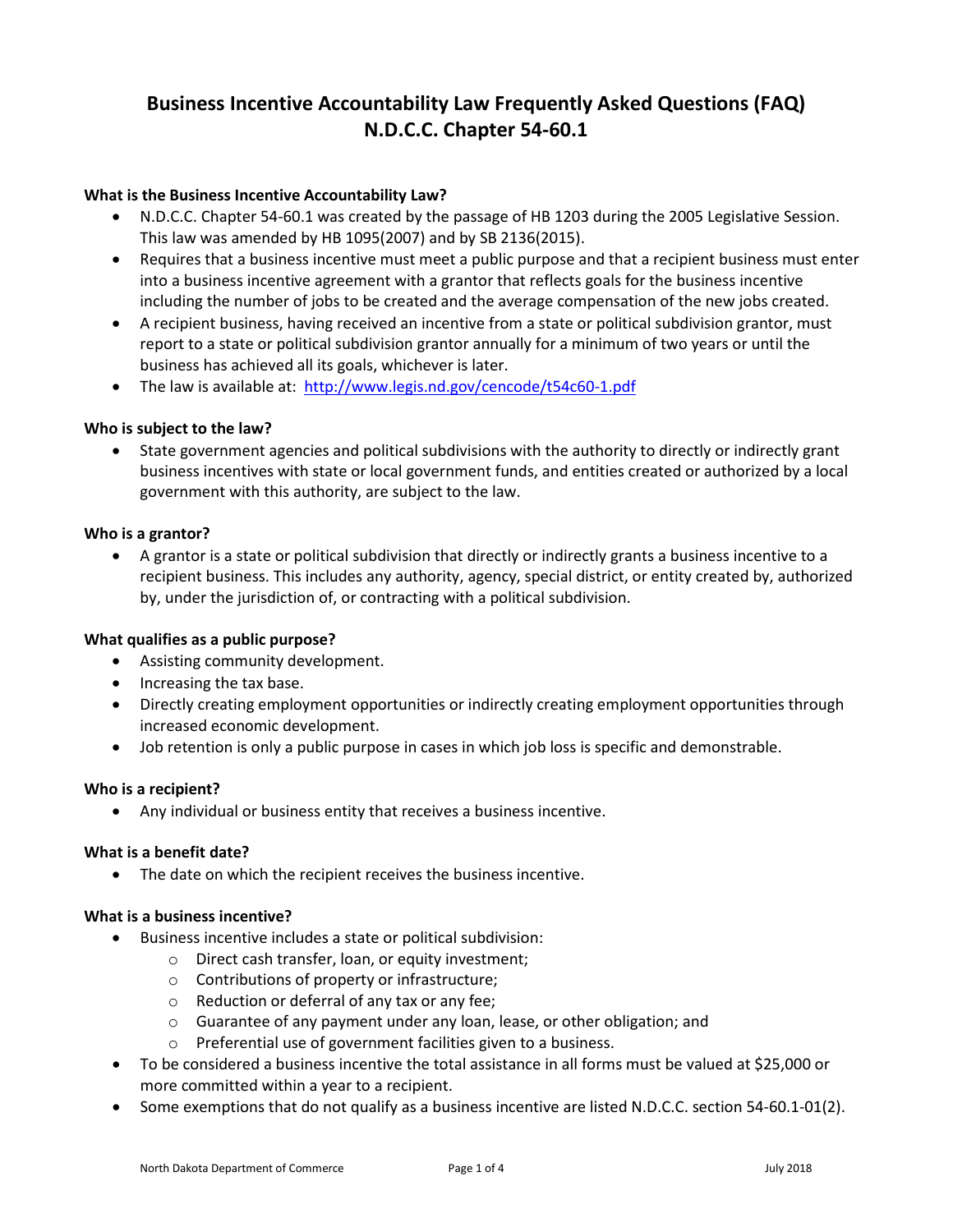## **What is required in the Business Incentive Agreement?**

- A description of the incentive, including the value of the business incentive, which may be the amount of the incentive, the fair market value of the property conveyed to the recipient, or the fair market value of other in-kind benefits provided to the recipient; the type of incentive; and the type of district if the incentive is Tax Increment Financing (TIF).
- A statement of the public purposes of the incentive.
- Goals for the business incentive. The goals must include the number of jobs to be created and the average compensation of the new jobs created. The goals can be zero if the public purpose of the incentive does not include job creation or retention.
- A description of the financial obligation of the recipient if goals are not met.
- A commitment by the recipient to continue operations in the jurisdiction in which the business incentive is used for five years or more after the benefit date.
- The name and address of the parent corporation of the recipient, if any.
- A list of all financial assistance by all grantors for the project.
- The recipient's obligation if the recipient does not fulfill the business incentive agreement.

## **What happens if a recipient does not meet business incentive goals?**

- At a minimum, a recipient that fails to meet business incentive agreement goals must pay back to the grantor the assistance, prorated to reflect any partial fulfillment of goals.
	- $\circ$  A grantor may extend for up to one year the period for meeting the business incentive agreement goals if the grantor determines that circumstances have made it impossible for the recipient to achieve the required goals.
	- $\circ$  A grantor may extend the period for meeting business incentive agreement goals by another additional year by documenting in writing the reason for the extension and attaching a copy of the documentation to the grantor's next annual report.
	- $\circ$  If after extending the period for achieving the goals of the business inventive agreement for two years a grantor determines that a goal has changed and justifies a decrease, after a public hearing, the grantor may decrease the jobs goals in the agreement to a lesser number or to zero and may amend the average compensation goals to reflect changed circumstances.
- A grantor may authorize a recipient to move from the jurisdiction in which the business incentive is used with-in the five-year period after the benefit date if, after a public hearing, the grantor approves the recipient's request to move.
- A Recipient that fails to meet its business incentive agreement goals may not receive business incentives from any grantor for a period of five years after the date of failure or until they have satisfied their repayment obligation, whichever occurs first.

#### **What is required to be included in the annual Recipient Report?**

- Recipients, who have received an incentive from a grantor, must submit annual recipient report forms to grantors with information on their progress toward goals outlined in the agreement, and will be subject to a penalty as defined in N.D.C.C. 54-60.1-05(3) for failing to report.
- At a minimum, each recipient shall provide the grantor with annual report for two years following the benefit date or until the goals are met, whichever is later.
- The recipient report requires, at a minimum:
	- o The type, public purpose, and value of the incentive.
	- o The number of new jobs to be created or retained in association with the business incentive.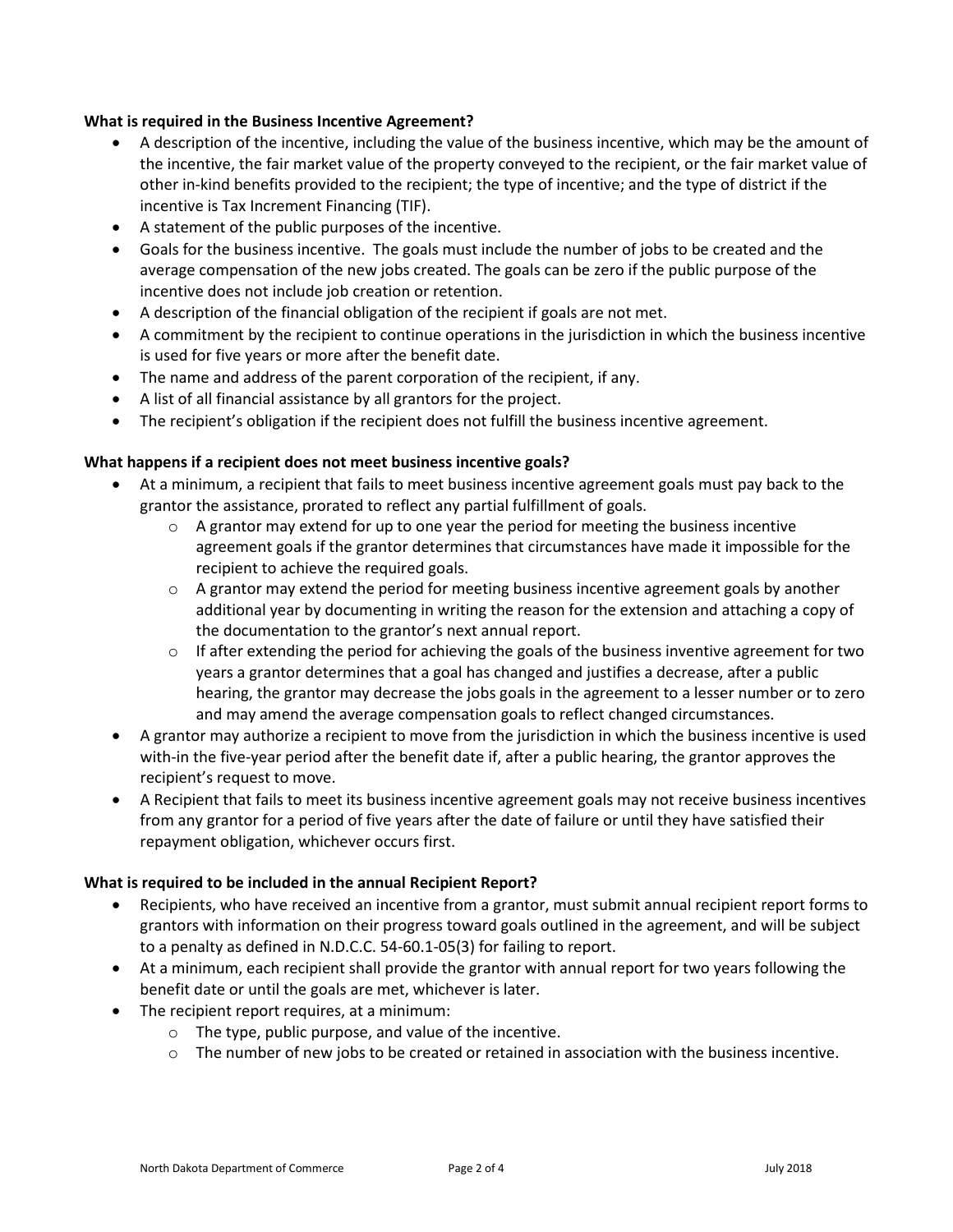- $\circ$  The average compensation of all jobs to be created or retained in association with the business incentive, including identification of the average benefits and the average earnings provided by the employer on all jobs created or retained in association with the business incentive.
- o The date the job and average compensation goals are expected to be reached.
- o The actual number of jobs created or retained.
- $\circ$  The average compensation of all jobs created or retained, including identification of the average benefits and average earnings provided by the employer on all jobs created or retained.
- $\circ$  A statement of goals identified in the agreement and an update on progress toward them.
- o The location of the recipient prior to receiving the business incentive.
- o The name and address of the parent corporation of the recipient, if any.
- o A list of all financial assistance by all grantors for the project.

# **What is required to be included in the annual State Grantor Report?**

- By April 1 annually, each state grantor that has granted a business incentive within the last five calendar years shall file an annual stat grantor report with the Department of Commerce.
- The state grantor report must include:
	- o A list of all recipients.
	- o Each recipient's business incentive agreement goals.
	- o A report on each recipient's progress toward the goals.

# **What is required to be included in the annual Political Subdivision Grantor Report?**

- Political subdivision grantors shall maintain records of business incentives provided to recipients. By April 1 annually each political subdivision that granted a business incentive during the previous calendar year shall prepare an annual political subdivision grantor report. This annual report must include:
	- o The names of the businesses receiving business incentives during that year.
	- $\circ$  The number of jobs expected to be created or retained by each business as a result of the business incentives.
	- $\circ$  The average compensation expected to be provided by the employer for the jobs expected to be created or retained as a result of the business incentives, including identification of the average benefits and average earnings to be provided by the employer for these jobs.
	- $\circ$  The total dollar value of all business incentives provided by the political subdivision during that year.
- Political subdivisions are not required to submit their annual grantor report to the Department of Commerce.

# **What is required to be included in the annual Compilation and Summary Report to legislative council?**

- The Department of Commerce is required to publish a report summarizing information reported through the State Grantor Reports each year. Copies of the report will be submitted to the Legislative Council and posted on Commerce's website. The compilation and summary report must include:
	- $\circ$  The number of jobs targeted to be created or retained by each recipient receiving a business incentive in that year.
	- $\circ$  The number of jobs achieved in comparison to the jobs targeted for each businesses year by year.
	- $\circ$  The average compensation of jobs targeted to be created or retained by each recipient that year, including identification of the average benefits and average earnings to be provided by the employer for these jobs.
	- $\circ$  The average compensation of jobs created or retained compared to the targeted average compensation for each business year by year.
	- $\circ$  A distribution of business incentives by type of business and by public purpose.